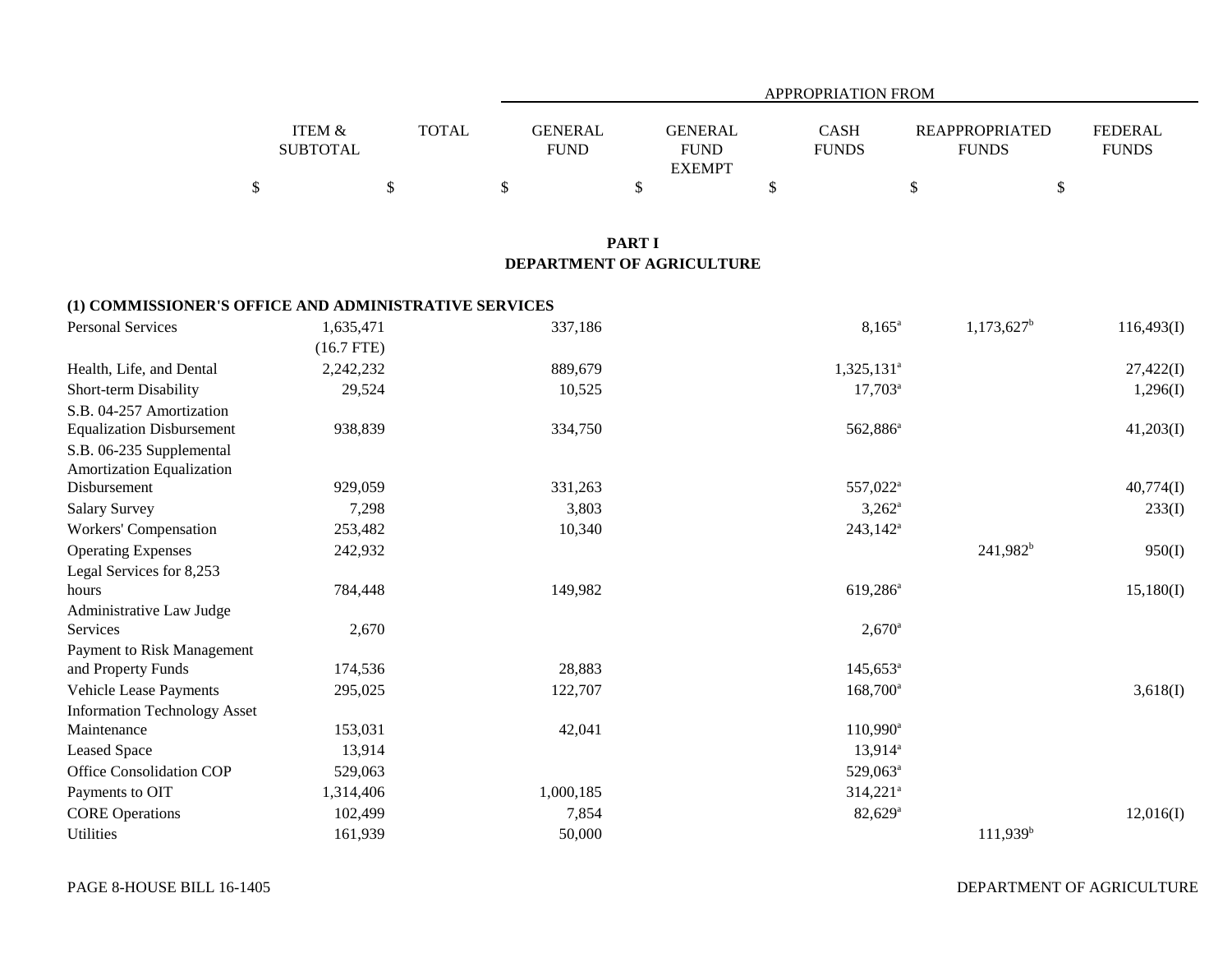|                                 |                           | APPROPRIATION FROM |    |                               |    |                                                |    |                             |                                       |    |                                |
|---------------------------------|---------------------------|--------------------|----|-------------------------------|----|------------------------------------------------|----|-----------------------------|---------------------------------------|----|--------------------------------|
|                                 | ITEM &<br><b>SUBTOTAL</b> | <b>TOTAL</b>       |    | <b>GENERAL</b><br><b>FUND</b> |    | <b>GENERAL</b><br><b>FUND</b><br><b>EXEMPT</b> |    | <b>CASH</b><br><b>FUNDS</b> | <b>REAPPROPRIATED</b><br><b>FUNDS</b> |    | <b>FEDERAL</b><br><b>FUNDS</b> |
|                                 | \$<br>\$                  |                    | \$ |                               | \$ |                                                | \$ |                             | \$                                    | \$ |                                |
| <b>Agricultural Statistics</b>  | 15,000                    |                    |    |                               |    |                                                |    | $15,000^{\circ}$            |                                       |    |                                |
| <b>Agriculture Management</b>   |                           |                    |    |                               |    |                                                |    |                             |                                       |    |                                |
| Fund                            | 2,048,914                 |                    |    |                               |    |                                                |    | $2,048,914$ <sup>d</sup>    |                                       |    |                                |
|                                 |                           |                    |    |                               |    |                                                |    | $(2.0$ FTE)                 |                                       |    |                                |
| Adult Agriculture Leadership    |                           |                    |    |                               |    |                                                |    |                             |                                       |    |                                |
| <b>Grant Program</b>            | 300,000                   |                    |    |                               |    |                                                |    | $300,000$ <sup>d</sup>      |                                       |    |                                |
| <b>Indirect Cost Assessment</b> | 199,148                   |                    |    |                               |    |                                                |    | $193,121$ <sup>d</sup>      |                                       |    | 6,027(I)                       |
|                                 |                           | 12,373,430         |    |                               |    |                                                |    |                             |                                       |    |                                |

<sup>a</sup> Of these amounts, an estimated \$684,582 shall be from the Plant Health, Pest Control, and Environmental Protection Cash Fund created in Section 35-1-106.3 (1), C.R.S., an estimated \$495,630 shall be from the Marijuana Tax Cash Fund created in Section 39-28.8-501 (1), C.R.S., an estimated \$406,127 shall be from the Inspection and Consumer Services Cash Fund created in Section 35-1-106.5 (1), C.R.S., an estimated \$188,070 shall be from the Agriculture Management Fund created in Section 35-1-106.9, C.R.S., an estimated \$184,103 shall be from the Brand Inspection Fund created in Section 35-41-102 (1), C.R.S., an estimated \$147,394 shall be from the Colorado State Fair Authority Cash Fund created in Section 35-65-107 (1), C.R.S., an estimated \$95,845 shall be from the Pet Animal Care and Facility Fund created in Section 35-80-116, C.R.S., an estimated \$54,524 shall be from the Agricultural Products Inspection Cash Fund created in Section 35-23-114 (3) (a), C.R.S., an estimated \$13,222 shall be from the Alternative Livestock Farm Cash Fund created in Section 35-41.5-116, C.R.S., an estimated \$8,110 shall be from the Agriculture Value-added Cash Fund created in Section 35-75-205 (1), C.R.S., an estimated \$7,256 shall be from the Colorado Wine Industry Development Fund created in Section 35-29.5-105 (1), C.R.S., an estimated \$4,427 shall be from the Veterinary Vaccine and Service Fund created in Section 35-50-106 (1), C.R.S., an estimated \$1,763 shall be from the Aquaculture Cash Fund created in Section 35-24.5-111, C.R.S., and an estimated \$2,413,384 shall be from various sources of cash funds.

 $b$  Of these amounts, \$1,365,773 shall be from departmental indirect cost recoveries or the Indirect Costs Excess Recovery Fund created in Section 24-75-1401 (2), C.R.S., and \$161,775 shall be from statewide indirect cost recoveries or the Indirect Costs Excess Recovery Fund created in Section 24-75-1401 (2), C.R.S.

c This amount shall be from surveys and services provided by the USDA National Agricultural Statistics Service.

d These amounts shall be from the Agriculture Management Fund created in Section 35-1-106.9, C.R.S.

### **(2) AGRICULTURAL SERVICES**

| <b>Animal Industry Division</b>      | 2,731,642    | 1,593,902 | 960,480 <sup>a</sup> | 177,260(I) |
|--------------------------------------|--------------|-----------|----------------------|------------|
|                                      | $(26.5$ FTE) |           |                      |            |
| Plant Industry Division <sup>1</sup> | 5,283,978    | 383,995   | $4,098,127^{\rm b}$  | 801,856(I) |
|                                      | (52.8 FTE)   |           |                      |            |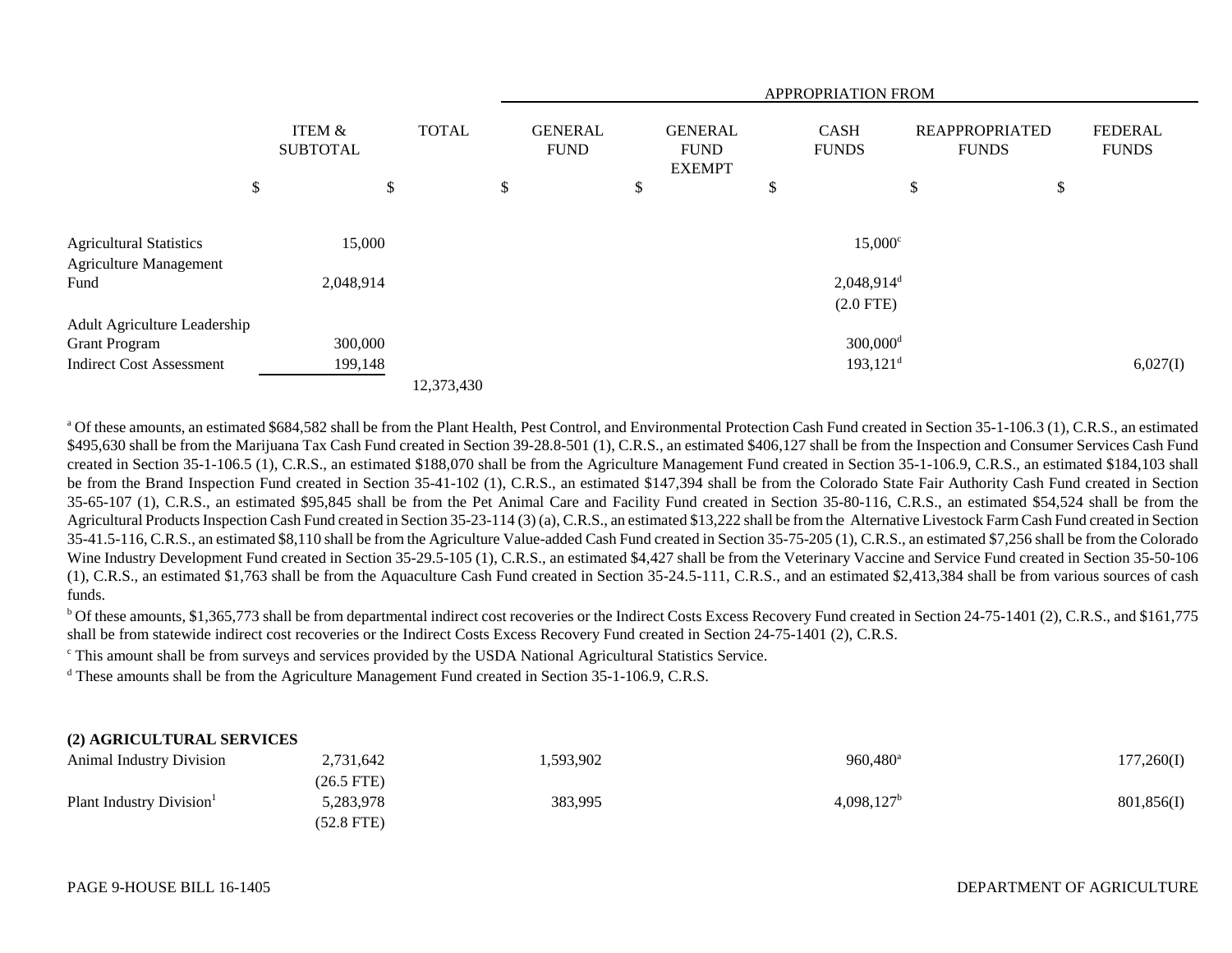|                                 |                                      |              |                               |                                                | APPROPRIATION FROM          |                                       |                                |
|---------------------------------|--------------------------------------|--------------|-------------------------------|------------------------------------------------|-----------------------------|---------------------------------------|--------------------------------|
|                                 | <b>ITEM &amp;</b><br><b>SUBTOTAL</b> | <b>TOTAL</b> | <b>GENERAL</b><br><b>FUND</b> | <b>GENERAL</b><br><b>FUND</b><br><b>EXEMPT</b> | <b>CASH</b><br><b>FUNDS</b> | <b>REAPPROPRIATED</b><br><b>FUNDS</b> | <b>FEDERAL</b><br><b>FUNDS</b> |
|                                 | \$                                   | \$           | \$                            | \$                                             | \$                          | $\$\,$                                | \$                             |
| <b>Inspection and Consumer</b>  |                                      |              |                               |                                                |                             |                                       |                                |
| <b>Services Division</b>        | 3,763,050                            |              | 1,189,027                     |                                                | $2,159,180^{\circ}$         | $99,000$ <sup>d</sup>                 | 315,843(I)                     |
|                                 | $(45.6$ FTE)                         |              |                               |                                                |                             |                                       |                                |
| <b>Conservation Services</b>    |                                      |              |                               |                                                |                             |                                       |                                |
| Division                        | 2,823,509                            |              | 670,961                       |                                                | $626,244^{\circ}$           | $700,000$ <sup>f</sup>                | 826,304(I)                     |
|                                 | $(15.3$ FTE)                         |              |                               |                                                |                             |                                       |                                |
| Appropriation to the Noxious    |                                      |              |                               |                                                |                             |                                       |                                |
| Weed Management Fund            | 700,000                              |              | 700,000                       |                                                |                             |                                       |                                |
| Lease Purchase Lab              |                                      |              |                               |                                                |                             |                                       |                                |
| Equipment                       | 99,360                               |              |                               |                                                | $99,360^{\circ}$            |                                       |                                |
| <b>Indirect Cost Assessment</b> | 947,558                              |              |                               |                                                | $658,531$ <sup>g</sup>      |                                       | 289,027(I)                     |
|                                 |                                      | 16,349,097   |                               |                                                |                             |                                       |                                |

<sup>a</sup> Of this amount, an estimated \$482,326 shall be from the Pet Animal Care and Facility Fund created in Section 35-80-116, C.R.S., an estimated \$324,320(I) shall be from the Veterinary Vaccine and Service Fund created in Section 35-50-106 (1), C.R.S., an estimated \$62,404 shall be from the Aquaculture Cash Fund created in Section 35-24.5-111, C.R.S., an estimated \$25,000 shall be from the Animal Protection Fund created in Section 35-42-113 (1), C.R.S., an estimated \$25,000(I) shall be from the Diseased Livestock Indemnity Fund created in Section 35-50-114 (3), C.R.S., an estimated \$25,000(I) shall be from the Cervidae Disease Revolving Fund created in Section 35-50-115 (1) (a), C.R.S., and an estimated \$16,430 shall be from various sources of cash funds.

<sup>b</sup> Of this amount, an estimated \$2,568,842 shall be from the Plant Health, Pest Control, and Environmental Protection Cash Fund created in Section 35-1-106.3 (1), C.R.S., \$1,387,276 shall be from the Marijuana Tax Cash Fund created in Section 39-28.8-501 (1), C.R.S., an estimated \$137,009 shall be from the Industrial Hemp Registration Program Cash Fund created in Section 35-61-106 (1), C.R.S., and an estimated \$5,000 shall be from the Seed Potato Cash Fund created in Section 35-27.3-111, C.R.S.

 $\degree$  Of these amounts, an estimated \$2,193,897 shall be from the Inspection and Consumer Services Cash Fund created in Section 35-1-106.5 (1), C.R.S., and \$64,643 shall be from the Marijuana Tax Cash Fund created in Section 39-28.8-501 (1), C.R.S.

<sup>d</sup> Of this amount, \$84,000 shall be from the Department of Public Health and Environment from the Pesticide Sector line item appropriation in the Clean Water Sectors subdivision in the Water Quality Control Division and \$15,000 shall be transferred from the Department of Public Health and Environment from the Certification line item appropriation in the Laboratory Services section.

<sup>e</sup> Of this amount, an estimated \$609,244 shall be from the Plant Health, Pest Control, and Environmental Protection Cash Fund created in Section 35-1-106.3 (1), C.R.S., an estimated \$15,000 shall be from the Noxious Weed Management Fund created in Section 35-5.5-116 (1), C.R.S., and an estimated \$2,000 shall be from the Pet Animal Care and Facility Fund created in Section 35-80-116, C.R.S.

<sup>f</sup>This amount shall be transferred from the Appropriation to the Noxious Weed Management Fund line item within this section. This amount shall be from the Noxious Weed Managment Fund created in Section 35-5.5-116 (1), C.R.S.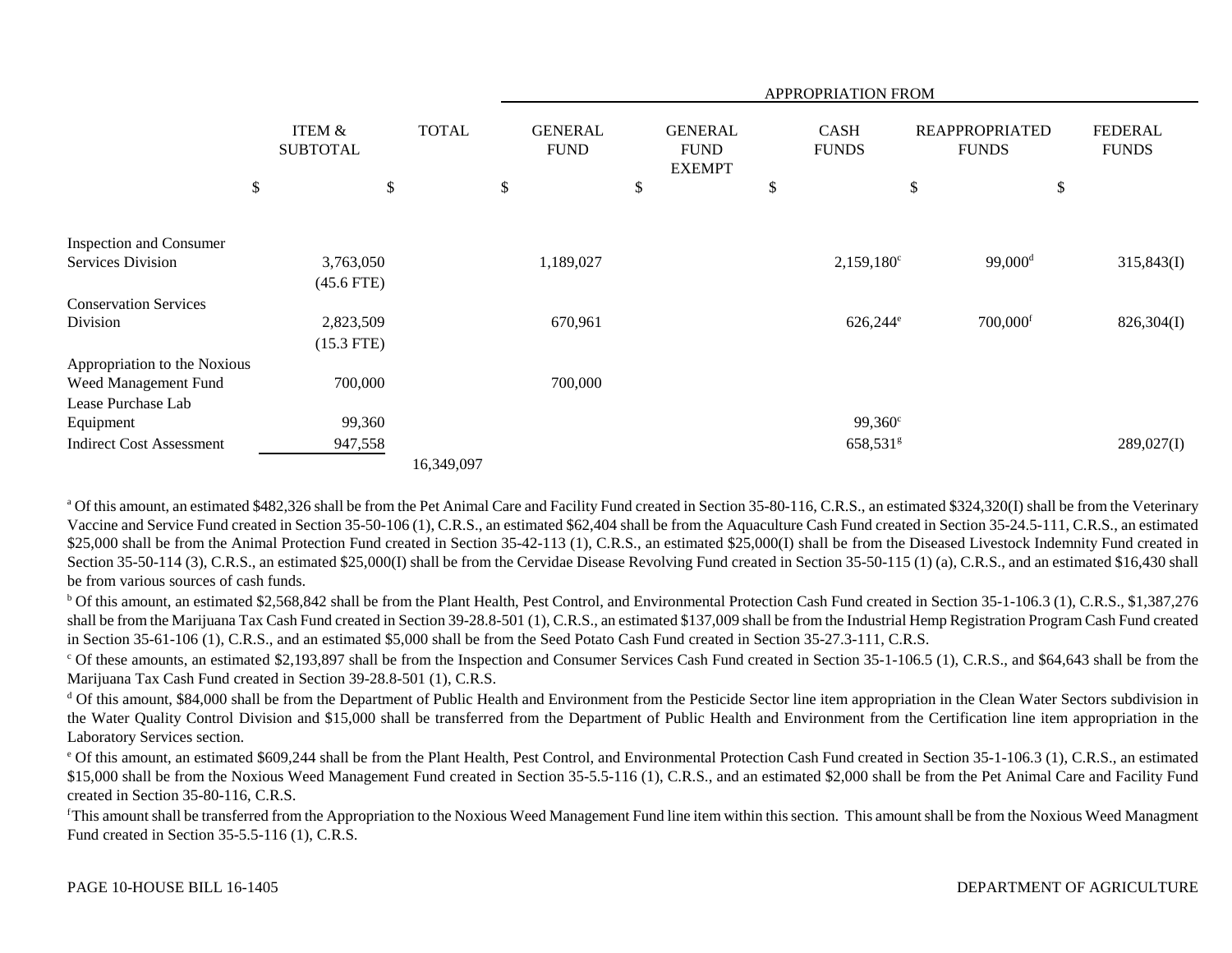|                   |              |             | APPROPRIATION FROM |              |                       |                |  |  |  |  |
|-------------------|--------------|-------------|--------------------|--------------|-----------------------|----------------|--|--|--|--|
|                   |              |             |                    |              |                       |                |  |  |  |  |
| <b>ITEM &amp;</b> | <b>TOTAL</b> | GENERAL     | <b>GENERAL</b>     | <b>CASH</b>  | <b>REAPPROPRIATED</b> | <b>FEDERAL</b> |  |  |  |  |
| <b>SUBTOTAL</b>   |              | <b>FUND</b> | <b>FUND</b>        | <b>FUNDS</b> | <b>FUNDS</b>          | <b>FUNDS</b>   |  |  |  |  |
|                   |              |             | <b>EXEMPT</b>      |              |                       |                |  |  |  |  |
|                   |              |             |                    |              |                       |                |  |  |  |  |

<sup>g</sup> Of this amount, an estimated \$409,765 shall be from the Inspection and Consumer Services Cash Fund created in Section 35-1-106.5 (1), C.R.S., an estimated \$147,291 shall be from the Plant Health, Pest Control, and Environmental Protection Cash Fund created in Section 35-1-106.3 (1), C.R.S., an estimated \$54,883 shall be from the Pet Animal Care and Facility Fund created in Section 35-80-116, C.R.S., an estimated \$24,901 shall be from the Veterinary Vaccine and Service Fund created in Section 35-50-106 (1), C.R.S., and an estimated \$21,691 shall be from the Marijuana Cash Tax Fund created in Section 39-28.8-501 (1), C.R.S.

#### **(3) AGRICULTURAL MARKETS DIVISION**

#### **(A) AGRICULTURAL MARKETS**

| Program Costs                   | 1,474,246 | 499,841     | $50,454^{\circ}$ | 923,951(I) |
|---------------------------------|-----------|-------------|------------------|------------|
|                                 |           | $(5.4$ FTE) |                  |            |
| Economic Development            |           |             |                  |            |
| Grants                          | 45,000    |             | $45,000^{\rm b}$ |            |
| <b>Agricultural Development</b> |           |             |                  |            |
| Board                           | 500,000   |             | $500,000(I)^c$   |            |
| Wine Promotion Board            | 574,246   |             | $574,246(I)^d$   |            |
|                                 |           |             | $(1.5$ FTE)      |            |
| Indirect Cost Assessment        | 14,081    |             | $9,862(I)^{d}$   | 4,219(I)   |
|                                 | 2,607,573 |             |                  |            |

<sup>a</sup> This amount shall be from various cash funds within the Department.

<sup>b</sup> This amount shall be transferred from the Office of the Governor from the Economic Development Commission - General Economic Incentives and Marketing line item in the Economic Development Programs section.

<sup>c</sup> This amount shall be from the Agriculture Value-added Cash Fund created in Section 35-75-205 (1), C.R.S. This money is included for informational purposes as they are continuously appropriated pursuant to Section 35-75-205 (1), C.R.S.

<sup>d</sup> These amounts shall be from the Colorado Wine Industry Development Fund created in Section 35-29.5-105 (1), C.R.S. This money is included for informational purposes as they are continuously appropriated pursuant to Section 35-29.5-105 (1), C.R.S.

#### **(B) AGRICULTURAL PRODUCTS INSPECTION**

| Program Costs | 2,167,056 | 200,000 | $1,967,056^{\circ}$ |
|---------------|-----------|---------|---------------------|
|               |           |         | $(34.5$ FTE)        |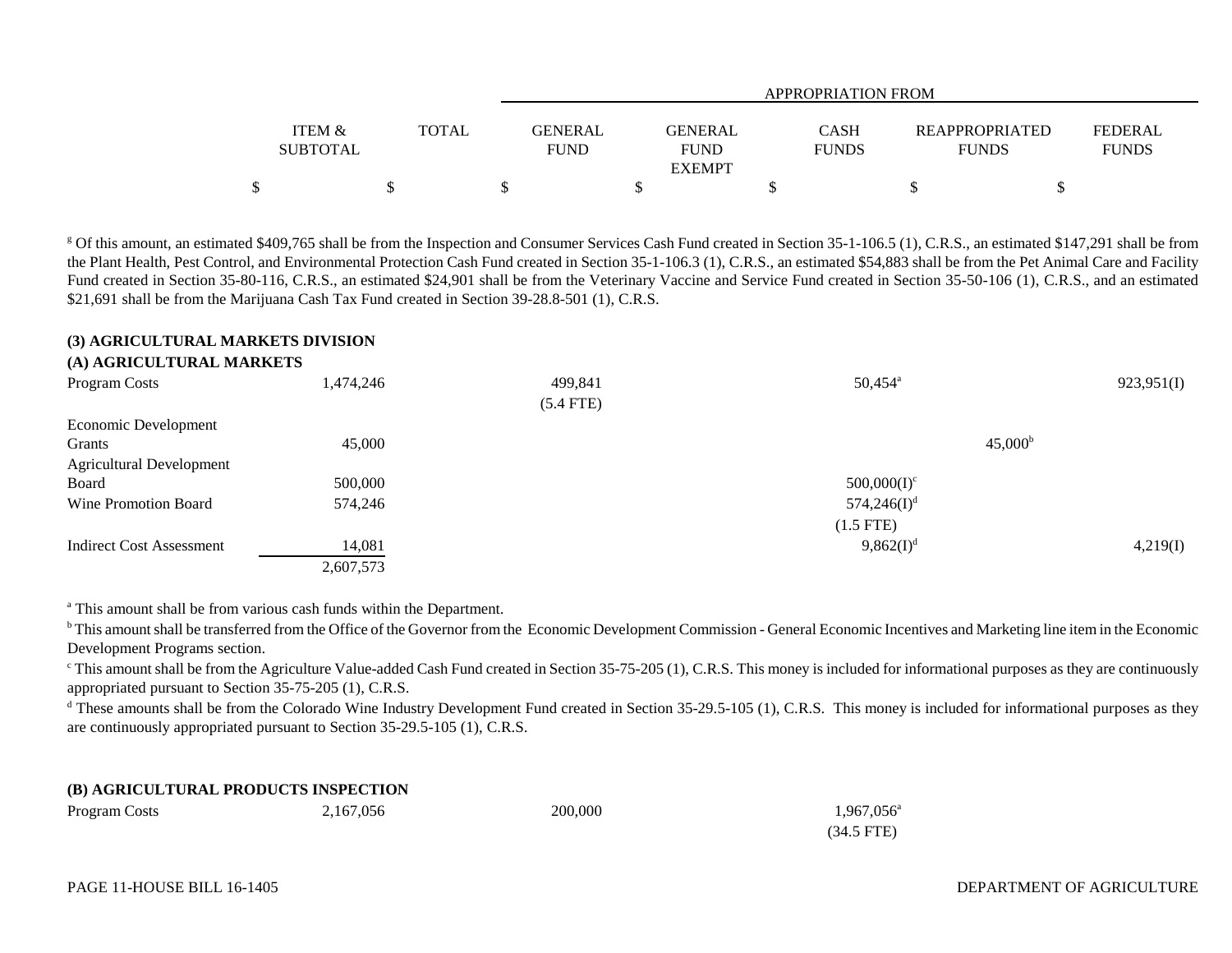|                                                                                                                                                                         |                           |              | APPROPRIATION FROM |                               |    |                                                |    |                             |                                       |                                |
|-------------------------------------------------------------------------------------------------------------------------------------------------------------------------|---------------------------|--------------|--------------------|-------------------------------|----|------------------------------------------------|----|-----------------------------|---------------------------------------|--------------------------------|
|                                                                                                                                                                         | ITEM &<br><b>SUBTOTAL</b> | <b>TOTAL</b> |                    | <b>GENERAL</b><br><b>FUND</b> |    | <b>GENERAL</b><br><b>FUND</b><br><b>EXEMPT</b> |    | <b>CASH</b><br><b>FUNDS</b> | <b>REAPPROPRIATED</b><br><b>FUNDS</b> | <b>FEDERAL</b><br><b>FUNDS</b> |
|                                                                                                                                                                         | \$<br>\$                  |              | \$                 |                               | \$ |                                                | \$ |                             | \$<br>\$                              |                                |
| <b>Indirect Cost Assessment</b><br><sup>a</sup> These amounts shall be from the Agricultural Products Inspection Cash Fund created in Section 35-23-114 (3) (a), C.R.S. | 92,599<br>2,259,655       |              |                    |                               |    |                                                |    | $92,599^{\circ}$            |                                       |                                |
|                                                                                                                                                                         |                           | 4,867,228    |                    |                               |    |                                                |    |                             |                                       |                                |
| (4) BRAND BOARD                                                                                                                                                         |                           |              |                    |                               |    |                                                |    |                             |                                       |                                |
| <b>Brand Inspection</b>                                                                                                                                                 | 4,081,414                 |              |                    |                               |    |                                                |    | 4,081,414 <sup>a</sup>      |                                       |                                |
|                                                                                                                                                                         |                           |              |                    |                               |    |                                                |    | $(59.0$ FTE)                |                                       |                                |
| Alternative Livestock                                                                                                                                                   | 15,000                    |              |                    |                               |    |                                                |    | 15,000 <sup>b</sup>         |                                       |                                |
| <b>Brand Estray Fund</b>                                                                                                                                                | 40,000                    |              |                    |                               |    |                                                |    | $40,000(I)^c$               |                                       |                                |

4,298,871

Indirect Cost Assessment 162,457 162,457 162,457 162,457 162,457 162,457 162,457 162,457 162,457 162,457 162,457 162,457 162,457 162,457 162,457 162,457 162,457 162,457 162,457 162,457 162,457 162,457 162,457 162,457 162,

<sup>a</sup> This amount shall be from the Brand Inspection Fund created in Section 35-41-102 (1), C.R.S.

<sup>b</sup> This amount shall be from the Alternative Livestock Farm Cash Fund created in Section 35-41.5-116, C.R.S.

<sup>c</sup> This amount shall be from the Estray Fund created in Section 35-41-102 (1), C.R.S. This money is included for informational purposes as it is continuously appropriated pursuant to Section 35-41-102 (1), C.R.S.

<sup>d</sup> Of this amount, an estimated \$156,018 shall be from the Brand Inspection Fund created in Section 35-41-102 (1), C.R.S., an estimated \$3,434 shall be from the Alternative Livestock Farm Cash Fund created in Section 35-41.5-116, C.R.S., and an estimated \$3,005(I) shall be from the Estray Fund created in Section 35-41-102 (1), C.R.S.

## **(5) COLORADO STATE FAIR**

| Program Costs                | 9,000,143 | 450,000   | $8,550,143^{\circ}$ |
|------------------------------|-----------|-----------|---------------------|
|                              |           |           | $(26.9$ FTE)        |
| FFA and 4H Funding           | 550,000   | 250,000   | $300,000^{\rm b}$   |
| <b>State Fair Facilities</b> |           |           |                     |
| Maintenance                  | 300,000   | 300,000   |                     |
| Indirect Cost Assessment     | 111,705   |           | $111,705^{\circ}$   |
|                              |           | 9,961,848 |                     |